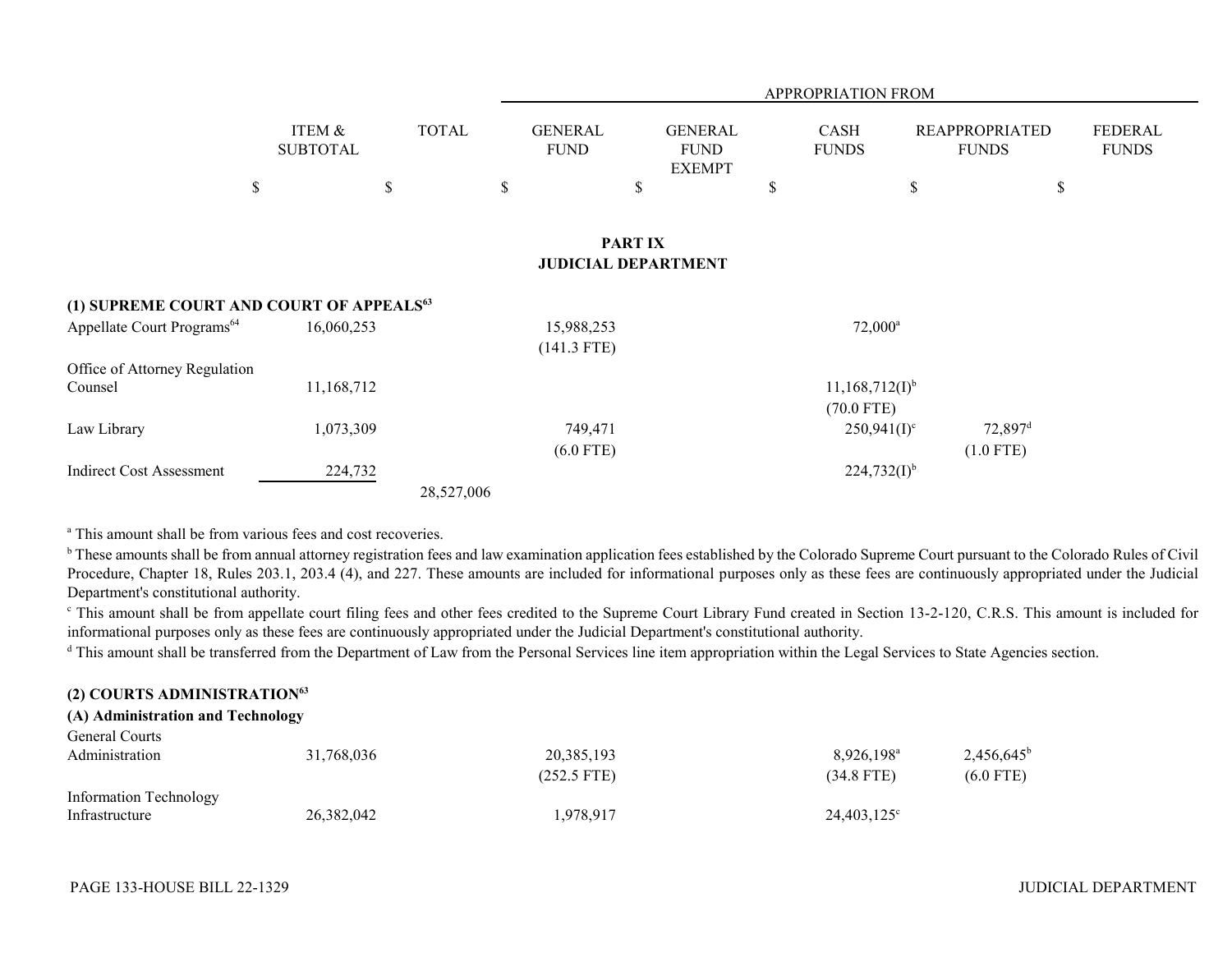|                             |                           | <b>APPROPRIATION FROM</b> |              |   |                               |  |                                                |  |                             |    |                                       |                         |
|-----------------------------|---------------------------|---------------------------|--------------|---|-------------------------------|--|------------------------------------------------|--|-----------------------------|----|---------------------------------------|-------------------------|
|                             | ITEM &<br><b>SUBTOTAL</b> |                           | <b>TOTAL</b> |   | <b>GENERAL</b><br><b>FUND</b> |  | <b>GENERAL</b><br><b>FUND</b><br><b>EXEMPT</b> |  | <b>CASH</b><br><b>FUNDS</b> |    | <b>REAPPROPRIATED</b><br><b>FUNDS</b> | FEDERAL<br><b>FUNDS</b> |
|                             | ¢<br>D                    | S                         |              | D |                               |  |                                                |  |                             | ۰D | D                                     |                         |
| Information Technology Cost |                           |                           |              |   |                               |  |                                                |  |                             |    |                                       |                         |
| Recoveries                  |                           | 3,860,800                 |              |   |                               |  |                                                |  | $3,860,800^{\circ}$         |    |                                       |                         |
| Indirect Cost Assessment    |                           | 945,846                   |              |   |                               |  |                                                |  | $945,846$ <sup>d</sup>      |    |                                       |                         |
|                             |                           | 62,956,724                |              |   |                               |  |                                                |  |                             |    |                                       |                         |

<sup>a</sup> Of this amount, \$8,670,352 shall be from the Judicial Department Information Technology Cash Fund created in Section 13-32-114 (1), C.R.S., \$114,368 shall be from the Revenue Loss Restoration Cash Fund created in Section 24-75-227 (2)(a), C.R.S., \$71,478 shall be from the Economic Recovery and Relief Cash Fund created in Section 24-75-228 (2)(a), C.R.S., and \$70,000 shall be from the Justice Center Cash Fund created in Section 13-32-101 (7)(a), C.R.S.

<sup>b</sup> Of this amount, \$2,025,921 shall be from departmental indirect cost recoveries or the Indirect Costs Excess Recovery Fund created in Section 24-75-1401 (2), C.R.S., \$185,970 shall be from indirect cost recoveries related to federal grants to cover both departmental and statewide indirect costs, \$169,040 shall be from statewide indirect cost recoveries collected by the Judicial Department or the Indirect Costs Excess Recovery Fund created in Section 24-75-1401 (2), C.R.S., and \$75,714 shall be transferred from the Department of Human Services from the Child Support Enforcement line item appropriation.

c These amounts shall be from the Judicial Department Information Technology Cash Fund created in Section 13-32-114 (1), C.R.S.

<sup>d</sup> This amount shall be from various sources of cash funds.

| (B) Central Appropriations |
|----------------------------|
|----------------------------|

| Health, Life, and Dental         | 44,208,491 | 42,732,376 | $1,476,115^{\circ}$  |
|----------------------------------|------------|------------|----------------------|
| Short-term Disability            | 461,925    | 451,315    | $10,610^a$           |
| Paid Family and Medical          |            |            |                      |
| Leave Insurance                  | 478,680    | 463,769    | $14,911^a$           |
| S.B. 04-257 Amortization         |            |            |                      |
| <b>Equalization Disbursement</b> | 14,285,889 | 13,954,531 | 331,358 <sup>a</sup> |
| S.B. 06-235 Supplemental         |            |            |                      |
| Amortization Equalization        |            |            |                      |
| Disbursement                     | 14,285,889 | 13,954,531 | 331,358 <sup>a</sup> |
| <b>Salary Survey</b>             | 12,460,475 | 12,242,647 | 217,828 <sup>a</sup> |
| <b>PERA Direct Distribution</b>  | 158,710    |            | $158,710^a$          |
| Workers' Compensation            | 1,254,896  | 1,254,896  |                      |
| Legal Services                   | 396,230    | 396,230    |                      |
| Payment to Risk Management       |            |            |                      |
| and Property Funds               | 2.317.981  | 2,317,981  |                      |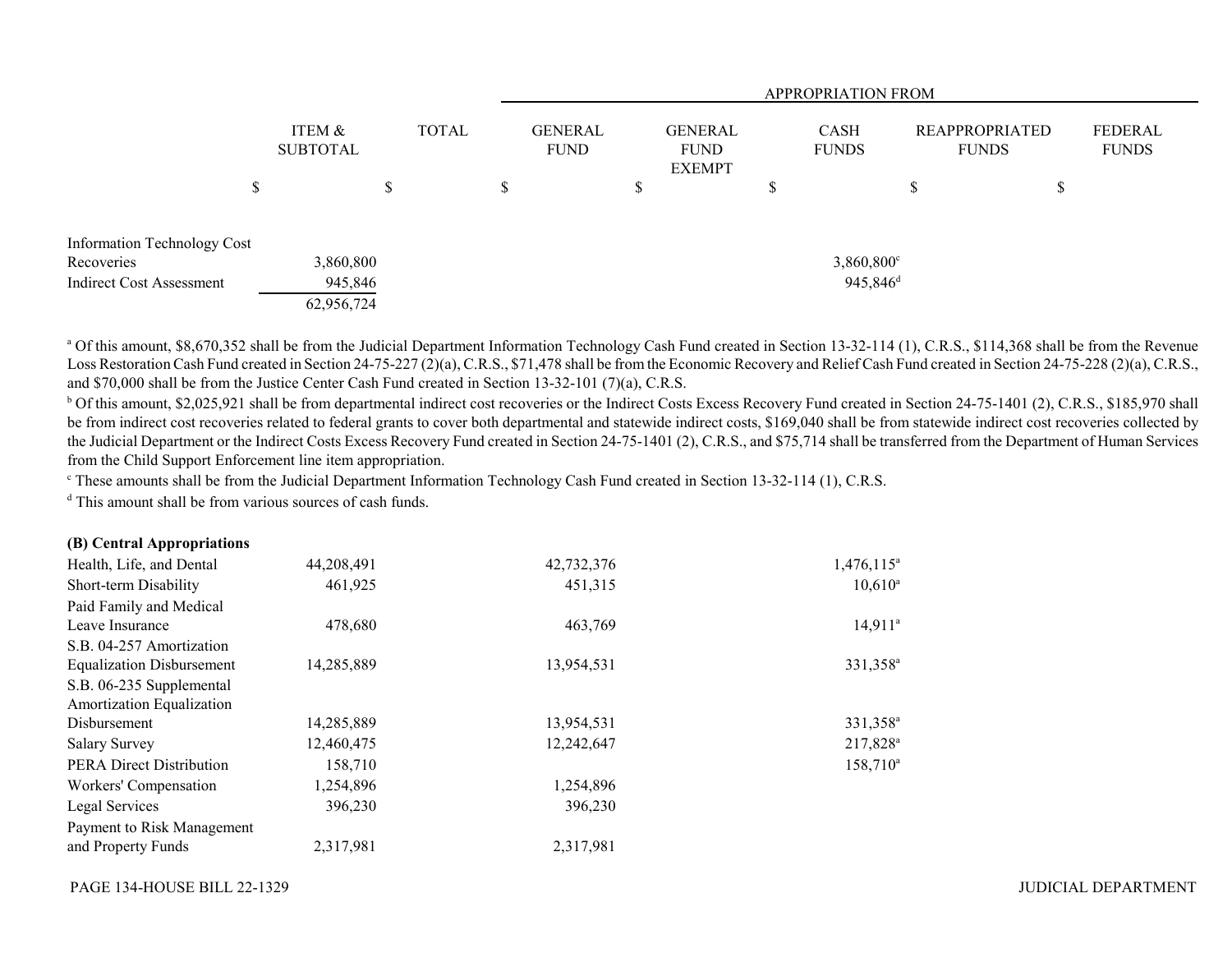|                              |    |                           |  |              | <b>APPROPRIATION FROM</b> |    |                               |   |                                                |    |                             |    |                                       |                                |
|------------------------------|----|---------------------------|--|--------------|---------------------------|----|-------------------------------|---|------------------------------------------------|----|-----------------------------|----|---------------------------------------|--------------------------------|
|                              |    | ITEM &<br><b>SUBTOTAL</b> |  | <b>TOTAL</b> |                           |    | <b>GENERAL</b><br><b>FUND</b> |   | <b>GENERAL</b><br><b>FUND</b><br><b>EXEMPT</b> |    | <b>CASH</b><br><b>FUNDS</b> |    | <b>REAPPROPRIATED</b><br><b>FUNDS</b> | <b>FEDERAL</b><br><b>FUNDS</b> |
|                              | \$ | \$                        |  | D            |                           | \$ |                               | D |                                                | \$ |                             | \$ |                                       |                                |
| Vehicle Lease Payments       |    | 140,649                   |  |              | 140,649                   |    |                               |   |                                                |    |                             |    |                                       |                                |
| Capital Outlay               |    | 255,800                   |  |              | 255,800                   |    |                               |   |                                                |    |                             |    |                                       |                                |
| Ralph L. Carr Colorado       |    |                           |  |              |                           |    |                               |   |                                                |    |                             |    |                                       |                                |
| Judicial Center Leased Space |    | 2,820,097                 |  |              | 2,820,097                 |    |                               |   |                                                |    |                             |    |                                       |                                |
| Payments to OIT              |    | 4,218,602                 |  |              | 4,218,602                 |    |                               |   |                                                |    |                             |    |                                       |                                |
| <b>CORE</b> Operations       |    | 1,887,328                 |  |              | 1,887,328                 |    |                               |   |                                                |    |                             |    |                                       |                                |
|                              |    | 99,631,642                |  |              |                           |    |                               |   |                                                |    |                             |    |                                       |                                |

<sup>a</sup> These amounts shall be from various sources of cash funds including: the Alcohol and Drug Driving Safety Program Fund created in Section 42-4-1301.3 (4)(a), C.R.S.; the Correctional Treatment Cash Fund created in Section 18-19-103 (4)(a), C.R.S.; the Court Security Cash Fund created in Section 13-1-204 (1)(a), C.R.S.; the Family-friendly Court Program Cash Fund created in Section 13-3-113 (6)(a), C.R.S.; the Fines Collection Cash Fund created in Section 18-1.3-401 (1)(a)(III)(D), C.R.S.; the Judicial Collection Enhancement Fund created in Section 16-11-101.6 (2), C.R.S.; the Judicial Department Information Technology Cash Fund created in Section 13-32-114 (1), C.R.S.; the Offender Services Fund created in Section 16-11-214 (1)(a), C.R.S.; the Restorative Justice Surcharge Fund created in Section 18-25-101 (3)(a), C.R.S.; the State Commission on Judicial Performance Cash Fund created in Section 13-5.5-115, C.R.S.; the Underfunded Courthouse Facility Cash Fund created in Section 13-1-304 (1), C.R.S.; and the Office of Public Guardianship Cash Fund created in Section 13-94- 108 (1), C.R.S.

| (C) Centrally-administered Programs |            |              |                          |                      |
|-------------------------------------|------------|--------------|--------------------------|----------------------|
| Victim Assistance                   | 16,375,000 |              | $16,375,000(1)^a$        |                      |
| Victim Compensation                 | 13,400,000 |              | $13,400,000(I)^{b}$      |                      |
| Collections Investigators           | 7,781,193  |              | $6,883,652$ °            | 897,541 <sup>d</sup> |
|                                     |            |              | $(104.2$ FTE)            | $(17.0$ FTE)         |
| Problem-solving Courts              | 3,651,841  | 143,809      | $3,508,032^e$            |                      |
|                                     |            |              | $(37.2$ FTE)             |                      |
| Language Interpreters and           |            |              |                          |                      |
| Translators                         | 6,802,052  | 6,752,052    | $50,000$ <sup>f</sup>    |                      |
|                                     |            | $(36.7$ FTE) |                          |                      |
| Courthouse Security                 | 2,930,635  | 400,000      | $2,530,635$ <sup>g</sup> |                      |
|                                     |            |              | $(1.0$ FTE)              |                      |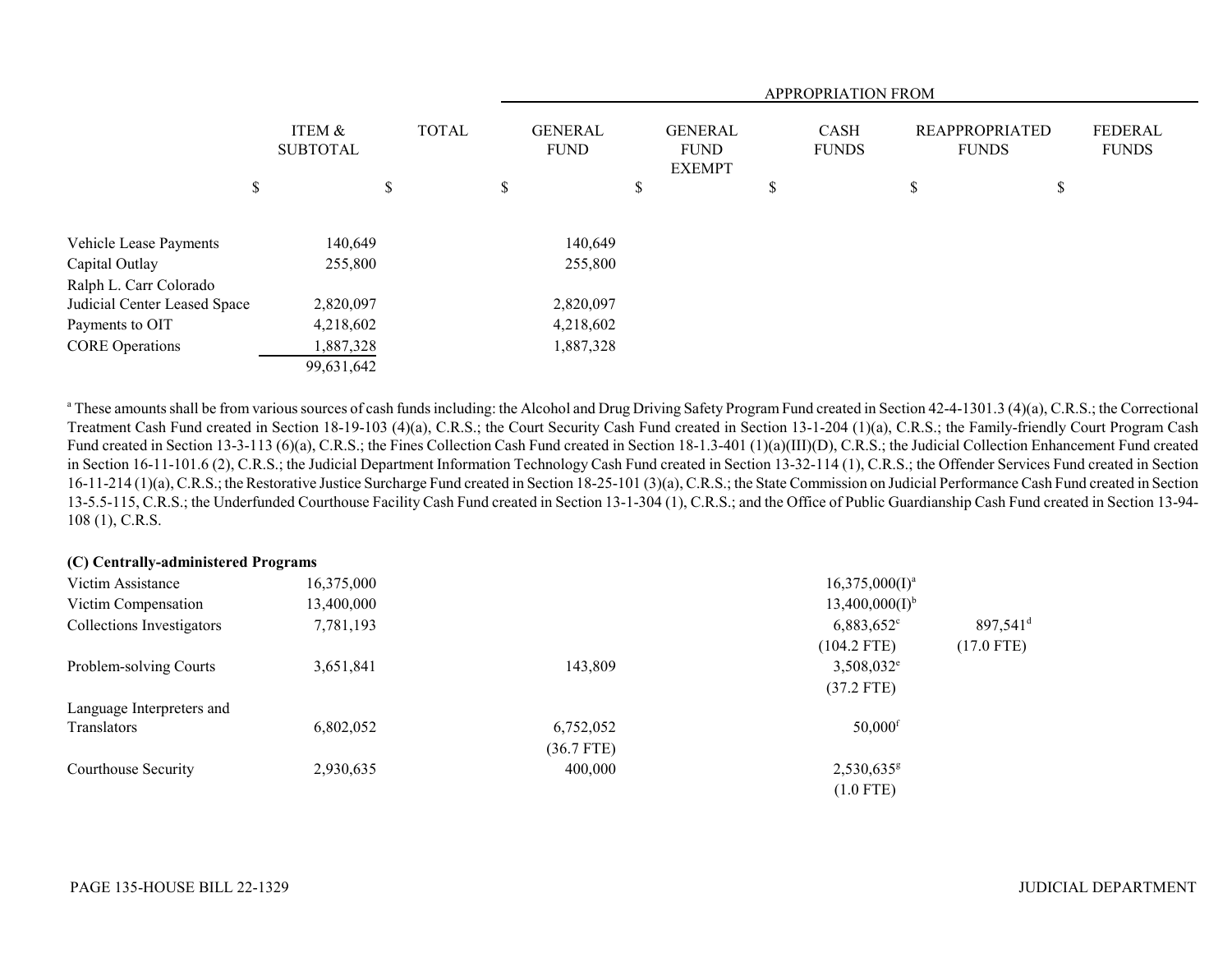|                                                |                           |              | APPROPRIATION FROM            |                                                |                          |                                       |                                |  |  |  |
|------------------------------------------------|---------------------------|--------------|-------------------------------|------------------------------------------------|--------------------------|---------------------------------------|--------------------------------|--|--|--|
|                                                | ITEM &<br><b>SUBTOTAL</b> | <b>TOTAL</b> | <b>GENERAL</b><br><b>FUND</b> | <b>GENERAL</b><br><b>FUND</b><br><b>EXEMPT</b> | CASH<br><b>FUNDS</b>     | <b>REAPPROPRIATED</b><br><b>FUNDS</b> | <b>FEDERAL</b><br><b>FUNDS</b> |  |  |  |
| $\$$                                           |                           | $\$$         | $\$$                          | $\mathbb{S}$                                   | $\mathbb S$              | $\mathbb{S}$                          | $\$$                           |  |  |  |
| Appropriation to the<br>Underfunded Courthouse |                           |              |                               |                                                |                          |                                       |                                |  |  |  |
| Facility Cash Fund                             | 3,000,000                 |              | 3,000,000                     |                                                |                          |                                       |                                |  |  |  |
| Underfunded Courthouse                         |                           |              |                               |                                                |                          |                                       |                                |  |  |  |
| Facilities Grant Program                       | 3,000,000                 |              |                               |                                                |                          | $3,000,000$ <sup>h</sup>              |                                |  |  |  |
| Courthouse Furnishings and                     |                           |              |                               |                                                |                          |                                       |                                |  |  |  |
| Infrastructure Maintenance <sup>65</sup>       | 3,377,086                 |              | 3,377,086                     |                                                |                          |                                       |                                |  |  |  |
| Senior Judge Program                           | 2,290,895                 |              | 990,895                       |                                                | $1,300,000$ <sup>e</sup> |                                       |                                |  |  |  |
| Judicial Education and                         |                           |              |                               |                                                |                          |                                       |                                |  |  |  |
| Training                                       | 962,974                   |              | 30,941                        |                                                | 932,033 <sup>e</sup>     |                                       |                                |  |  |  |
|                                                |                           |              |                               |                                                | $(2.0$ FTE)              |                                       |                                |  |  |  |
| Office of Judicial                             |                           |              |                               |                                                |                          |                                       |                                |  |  |  |
| Performance Evaluation                         | 863,433                   |              | 214,500                       |                                                | 648,933 <sup>i</sup>     |                                       |                                |  |  |  |
|                                                |                           |              |                               |                                                | $(2.0$ FTE)              |                                       |                                |  |  |  |
| Family Violence Justice                        |                           |              |                               |                                                |                          |                                       |                                |  |  |  |
| Grants                                         | 2,170,000                 |              | 2,000,000                     |                                                | 170,000                  |                                       |                                |  |  |  |
| <b>Restorative Justice Programs</b>            | 1,010,825                 |              |                               |                                                | $1,010,825^k$            |                                       |                                |  |  |  |
|                                                |                           |              |                               |                                                | $(1.0$ FTE)              |                                       |                                |  |  |  |
| District Attorney Adult                        |                           |              |                               |                                                |                          |                                       |                                |  |  |  |
| <b>Pretrial Diversion Programs</b>             | 675,000                   |              | 100,000                       |                                                | $406,000$ <sup>1</sup>   | $169,000^{\rm m}$                     |                                |  |  |  |
| Family-friendly Court                          |                           |              |                               |                                                |                          |                                       |                                |  |  |  |
| Program                                        | 270,000                   |              |                               |                                                | $270,000^n$              |                                       |                                |  |  |  |
| Statewide Behavioral Health                    |                           |              |                               |                                                |                          |                                       |                                |  |  |  |
| Court Liaison Program                          | 2,776,601                 |              | 2,776,601                     |                                                |                          |                                       |                                |  |  |  |
|                                                |                           |              | $(11.9$ FTE)                  |                                                |                          |                                       |                                |  |  |  |
| Appropriation to the Eviction                  |                           |              |                               |                                                |                          |                                       |                                |  |  |  |
| Legal Defense Fund                             | 1,100,000                 |              | 1,100,000                     |                                                |                          |                                       |                                |  |  |  |
| Eviction Legal Defense Grant                   | 2,000,000                 |              |                               |                                                | $1,400,000^{\circ}$      | 600,000°                              |                                |  |  |  |
| Program                                        | 74,437,535                |              |                               |                                                |                          |                                       |                                |  |  |  |
|                                                |                           |              |                               |                                                |                          |                                       |                                |  |  |  |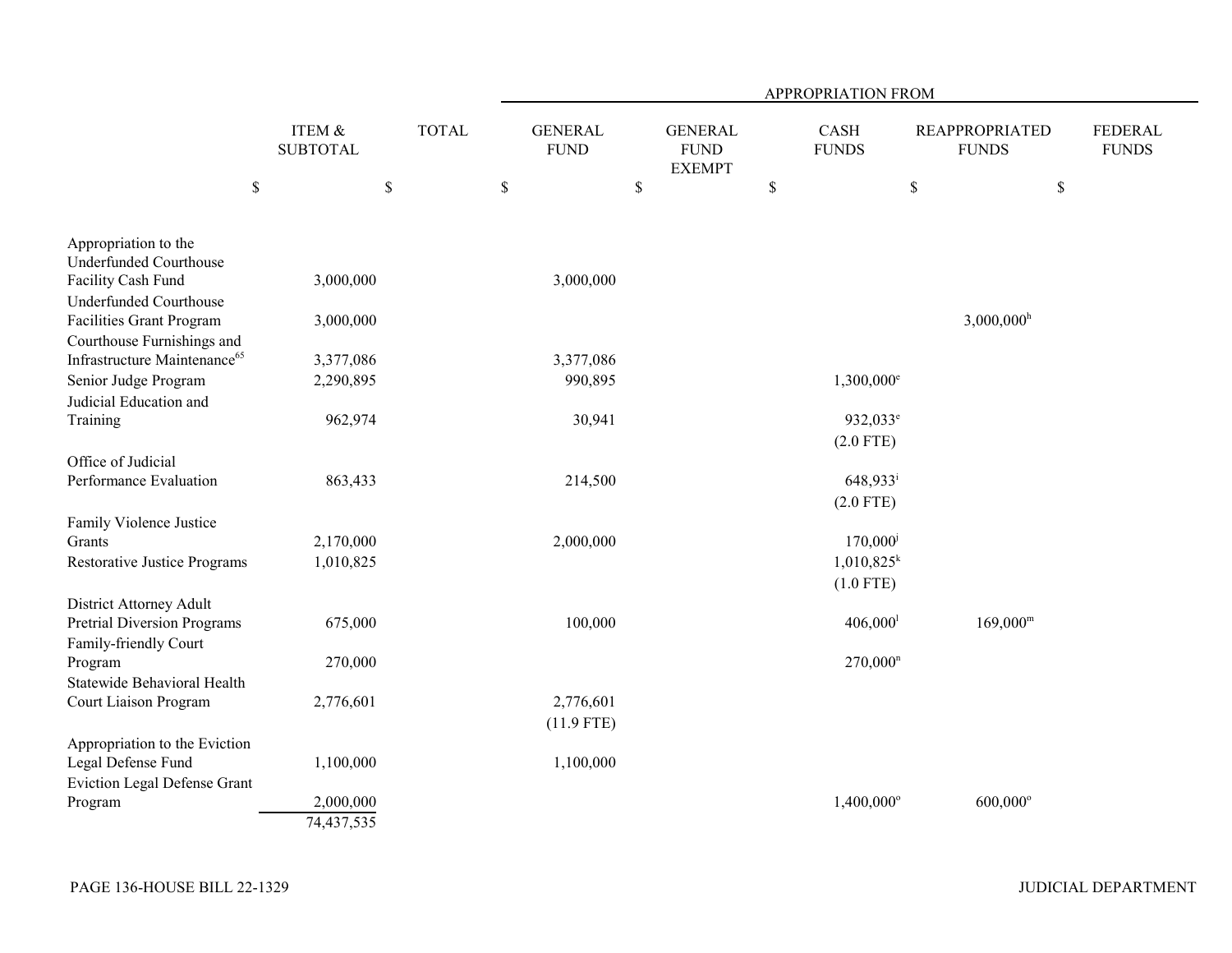|                   |              | APPROPRIATION FROM |               |              |                       |                |  |  |  |  |
|-------------------|--------------|--------------------|---------------|--------------|-----------------------|----------------|--|--|--|--|
|                   |              |                    |               |              |                       |                |  |  |  |  |
| <b>ITEM &amp;</b> | <b>TOTAL</b> | GENERAL            | GENERAL       | <b>CASH</b>  | <b>REAPPROPRIATED</b> | <b>FEDERAL</b> |  |  |  |  |
| <b>SUBTOTAL</b>   |              | <b>FUND</b>        | <b>FUND</b>   | <b>FUNDS</b> | <b>FUNDS</b>          | <b>FUNDS</b>   |  |  |  |  |
|                   |              |                    | <b>EXEMPT</b> |              |                       |                |  |  |  |  |
|                   |              |                    |               |              |                       |                |  |  |  |  |

<sup>a</sup> This amount shall be from the Victims and Witnesses Assistance and Law Enforcement Fund established in the office of the court administrator of each judicial district pursuant to Section 24-4.2-103 (1), C.R.S. This amount is included for informational purposes only as each judicial district court administrator and district attorney are authorized to spend this money for statutorily authorized purposes without an appropriation.

<sup>b</sup> This amount shall be from the Crime Victim Compensation Fund established in the office of the court administrator of each judicial district pursuant to Section 24-4.1-117 (1), C.R.S. This amount is included for informational purposes only as each judicial district court administrator and district attorney are authorized to spend this money for statutorily authorized purposes without an appropriation.

<sup>c</sup> Of this amount, an estimated \$5,983,652 shall be from the Judicial Collection Enhancement Fund created in Section 16-11-101.6 (2), C.R.S., and an estimated \$900,000 shall be from the Fines Collection Cash Fund created in Section 18-1.3-401 (1)(a)(III)(D), C.R.S.

<sup>d</sup> This amount shall be transferred from the Victim Assistance line item appropriation within this subsection.

e These amounts shall be from the Judicial Stabilization Cash Fund created in Section 13-32-101 (6), C.R.S.

f This amount shall be from various sources of cash funds.

<sup>g</sup> This amount shall be from the Court Security Cash Fund created in Section 13-1-204 (1)(a), C.R.S.

h This amount shall be from the Underfunded Courthouse Facility Cash Fund created in Section 13-1-304 (1), C.R.S.

<sup>i</sup> This amount shall be from the State Commission on Judicial Performance Cash Fund created in Section 13-5.5-115, C.R.S.

 $\beta$  This amount shall be from the Family Violence Justice Fund created in Section 14-4-107 (1), C.R.S.

<sup>k</sup> This amount shall be from the Restorative Justice Surcharge Fund created in Section 18-25-101 (3)(a), C.R.S.

 $<sup>1</sup>$  This amount shall be from grants.</sup>

m This amount shall be from the Correctional Treatment Cash Fund created in Section 18-19-103 (4)(a), C.R.S.

<sup>n</sup> This amount shall be from the Family-friendly Court Program Cash Fund created in Section 13-3-113 (6)(a), C.R.S.

 $\degree$  These amounts shall be from the Eviction Legal Defense Fund created in Section 13-40-127 (2), C.R.S. The cash funds portion of the appropriation reflects expenditures from the fund balance and the reappropriated funds portion reflects expenditures from the FY 2021-22 General Fund appropriation to the Fund.

### **(D) Ralph L. Carr Colorado Judicial Center**

| Building Management and    |            |         |                     |                          |
|----------------------------|------------|---------|---------------------|--------------------------|
| Operations                 | 5.454.511  |         | $5,454,511^{\circ}$ |                          |
|                            |            |         | $(14.0$ FTE)        |                          |
| Justice Center Maintenance |            |         |                     |                          |
| Fund Expenditures          | 1,288,538  |         |                     | 1,288,538 <sup>b</sup>   |
| Debt Service Payments      | 15,353,316 | 883,418 | $8,084,655^{\circ}$ | $6,385,243$ <sup>d</sup> |
|                            | 22,096,365 |         |                     |                          |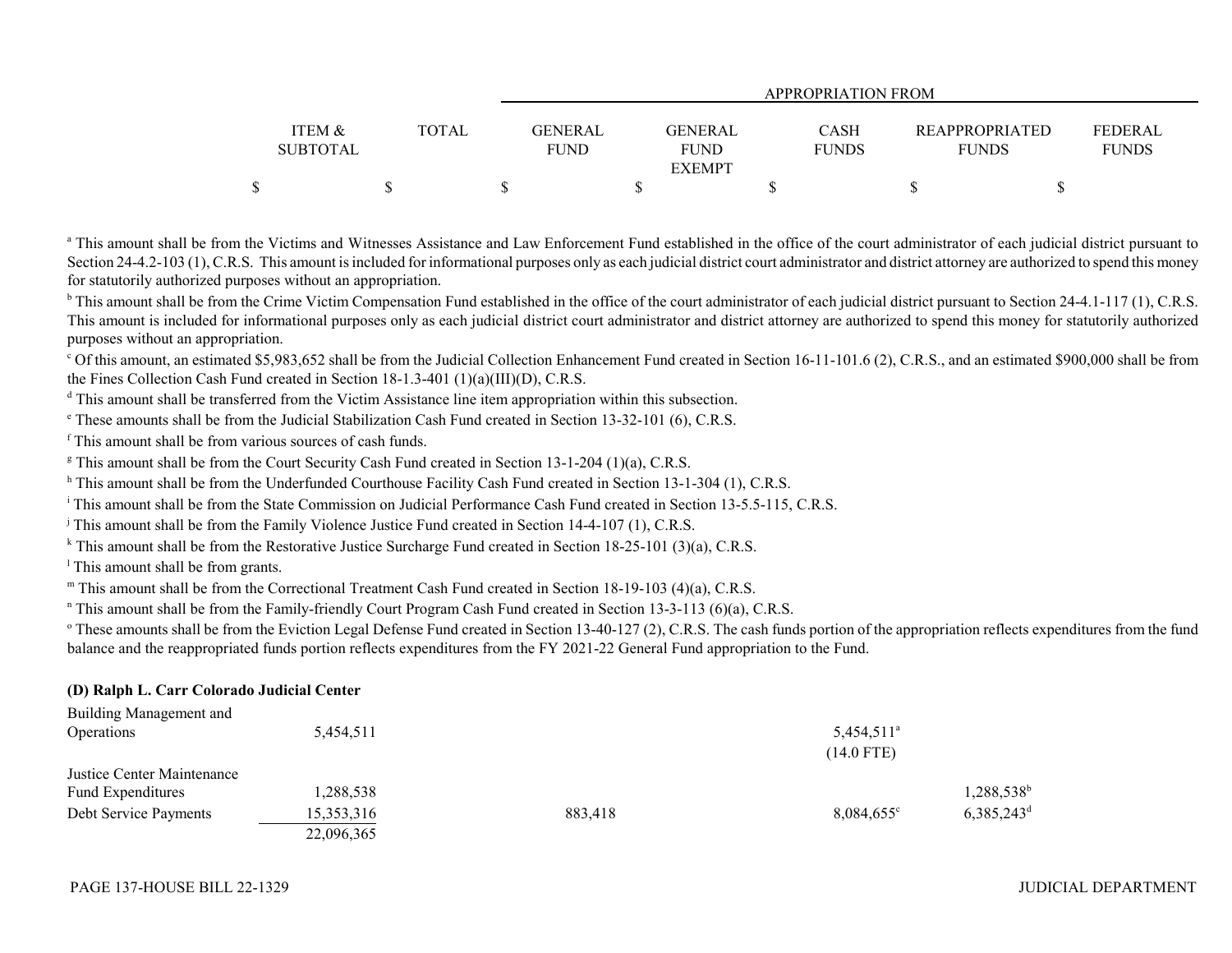|                   |              | APPROPRIATION FROM         |              |                       |              |  |  |  |  |
|-------------------|--------------|----------------------------|--------------|-----------------------|--------------|--|--|--|--|
|                   |              |                            |              |                       |              |  |  |  |  |
| <b>ITEM &amp;</b> | <b>TOTAL</b> | GENERAL<br>GENERAL         | <b>CASH</b>  | <b>REAPPROPRIATED</b> | FEDERAL      |  |  |  |  |
| <b>SUBTOTAL</b>   |              | <b>FUND</b><br><b>FUND</b> | <b>FUNDS</b> | <b>FUNDS</b>          | <b>FUNDS</b> |  |  |  |  |
|                   |              | <b>EXEMPT</b>              |              |                       |              |  |  |  |  |
|                   |              |                            |              |                       |              |  |  |  |  |

<sup>a</sup> This amount shall be from the Justice Center Cash Fund created in Section 13-32-101 (7)(a), C.R.S.

<sup>b</sup> This amount shall be from the Justice Center Maintenance Fund created in Section 13-32-101 (7)(d)(I), C.R.S.

<sup>c</sup> This amount shall be from the Justice Center Cash Fund created in Section 13-32-101 (7)(a), C.R.S. Debt service payments includes an estimated \$5,354,093 in federal revenues made available through the federal American Recovery and Reinvestment Act that is not included in this appropriation. These funds cover a portion of the interest costs associated with the project financing that was secured through taxable "Build America" certificates of participation.

 $d$  This amount shall be from the Justice Center Cash Fund created in Section 13-32-101 (7)(a), C.R.S. This amount is categorized as reappropriated funds as it reflects appropriations to state agencies for Ralph L. Carr Colorado Judicial Center Leased Space that will be credited to the Justice Center Cash Fund, consisting of \$3,565,175 from the Department of Law and \$2,820,068 from the Central Appropriations subsection of this section.

### 259,122,266

| $(3)$ TRIAL COURTS                 |             |                 |                           |                     |              |
|------------------------------------|-------------|-----------------|---------------------------|---------------------|--------------|
| Trial Court Programs <sup>64</sup> | 182,995,066 | 149,168,925     | $31,876,141$ <sup>a</sup> | $1,950,000^{\rm b}$ |              |
|                                    |             | $(1,601.2$ FTE) | $(355.0$ FTE)             |                     |              |
| Court Costs, Jury Costs, and       |             |                 |                           |                     |              |
| Court-appointed Counsel            | 9,200,532   | 9,035,283       | $165,249^{\circ}$         |                     |              |
| District Attorney Mandated         |             |                 |                           |                     |              |
| Costs                              | 2,855,609   | 2,655,609       | $200,000^{\circ}$         |                     |              |
| <b>ACTION</b> and Statewide        |             |                 |                           |                     |              |
| Discovery Sharing Systems          | 3,240,000   | 3,170,000       | $70,000$ <sup>d</sup>     |                     |              |
| Federal Funds and Other            |             |                 |                           |                     |              |
| Grants                             | 2,900,000   |                 | $975,000^{\circ}$         | $300,000^{\circ}$   | 1,625,000(I) |
|                                    |             |                 | $(3.0$ FTE)               | $(6.0$ FTE)         | $(4.0$ FTE)  |
|                                    |             | 201,191,207     |                           |                     |              |

<sup>a</sup> Of this amount, an estimated \$29,659,701 shall be from the Judicial Stabilization Cash Fund created in Section 13-32-101 (6), C.R.S., \$1,107,724 shall be from the Marijuana Tax Cash Fund created in Section 39-28.8-501 (1), C.R.S., and an estimated \$1,108,716 shall be from various fees and cost recoveries.

<sup>b</sup> This amount shall be transferred from the Department of Human Services from the Child Support Enforcement line item appropriation.

c These amounts shall be from various fees, cost recoveries, and grants.

**(3) TRIAL COURTS<sup>63</sup>**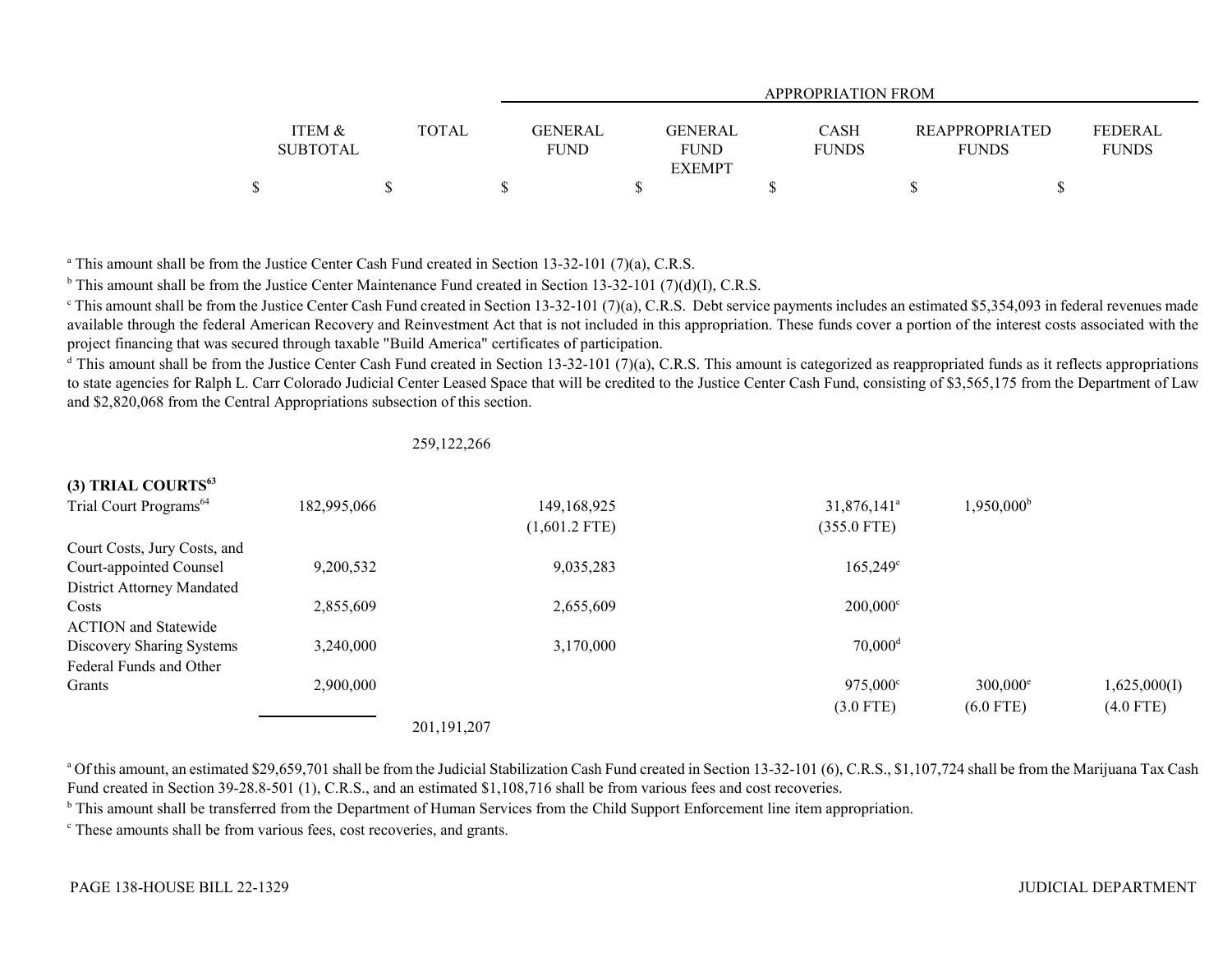|                   |              | APPROPRIATION FROM        |              |                       |                |  |  |  |  |
|-------------------|--------------|---------------------------|--------------|-----------------------|----------------|--|--|--|--|
|                   |              |                           |              |                       |                |  |  |  |  |
| <b>ITEM &amp;</b> | <b>TOTAL</b> | GENERAL<br><b>GENERAL</b> | CASH         | <b>REAPPROPRIATED</b> | <b>FEDERAL</b> |  |  |  |  |
| <b>SUBTOTAL</b>   |              | <b>FUND</b><br>FUND       | <b>FUNDS</b> | <b>FUNDS</b>          | <b>FUNDS</b>   |  |  |  |  |
|                   |              | <b>EXEMPT</b>             |              |                       |                |  |  |  |  |
|                   |              |                           |              |                       |                |  |  |  |  |

<sup>d</sup> This amount shall be from the Statewide Discovery Sharing Surcharge Fund created in Section 18-26-102 (2)(a), C.R.S.

e This amount shall be transferred from other state agencies.

| (4) PROBATION AND RELATED SERVICES $^{63}$          |            |             |                 |                          |                        |              |
|-----------------------------------------------------|------------|-------------|-----------------|--------------------------|------------------------|--------------|
| Probation Programs                                  | 99,575,491 |             | 90,692,534      | 8,882,957 <sup>a</sup>   |                        |              |
|                                                     |            |             | $(1,130.5$ FTE) | $(121.6$ FTE)            |                        |              |
| Offender Treatment and                              |            |             |                 |                          |                        |              |
| Services <sup>66</sup>                              | 20,702,342 |             | 276,201         | $15,335,322^b$           | 5,090,819°             |              |
| Appropriation to the<br>Correctional Treatment Cash |            |             |                 |                          |                        |              |
| Fund                                                | 16,269,259 |             | 14,642,292      | $1,626,967$ <sup>d</sup> |                        |              |
| S.B. 91-094 Juvenile Services                       | 1,596,837  |             |                 |                          | 1,596,837 <sup>e</sup> |              |
|                                                     |            |             |                 |                          | $(15.0$ FTE)           |              |
| <b>Correctional Treatment Cash</b>                  |            |             |                 |                          |                        |              |
| Fund Expenditures <sup>67</sup>                     | 25,000,000 |             |                 |                          | 25,000,000f            |              |
|                                                     |            |             |                 |                          | $(1.0$ FTE)            |              |
| Reimbursements to Law                               |            |             |                 |                          |                        |              |
| Enforcement Agencies for the                        |            |             |                 |                          |                        |              |
| Costs of Returning a                                |            |             |                 |                          |                        |              |
| Probationer                                         | 187,500    |             |                 | 187,500g                 |                        |              |
| <b>Victims Grants</b>                               | 650,000    |             |                 |                          | $650,000$ <sup>h</sup> |              |
|                                                     |            |             |                 |                          | $(6.0$ FTE)            |              |
| Federal Funds and Other                             |            |             |                 |                          |                        |              |
| Grants                                              | 5,600,000  |             |                 | $1,950,000$ <sup>i</sup> | 850,000 <sup>j</sup>   | 2,800,000(I) |
|                                                     |            |             |                 | $(2.0$ FTE)              | $(18.0$ FTE)           | $(12.0$ FTE) |
| <b>Indirect Cost Assessment</b>                     | 1,010,002  |             |                 | 1,010,002 <sup>k</sup>   |                        |              |
|                                                     |            | 170,591,431 |                 |                          |                        |              |

<sup>a</sup> Of this amount, an estimated \$5,093,905 shall be from the Offender Services Fund created in Section 16-11-214 (1)(a), C.R.S., an estimated \$3,597,060 shall be from the Alcohol and Drug Driving Safety Program Fund created in Section 42-4-1301.3 (4)(a), C.R.S., and an estimated \$191,992 shall be from various fees and cost recoveries.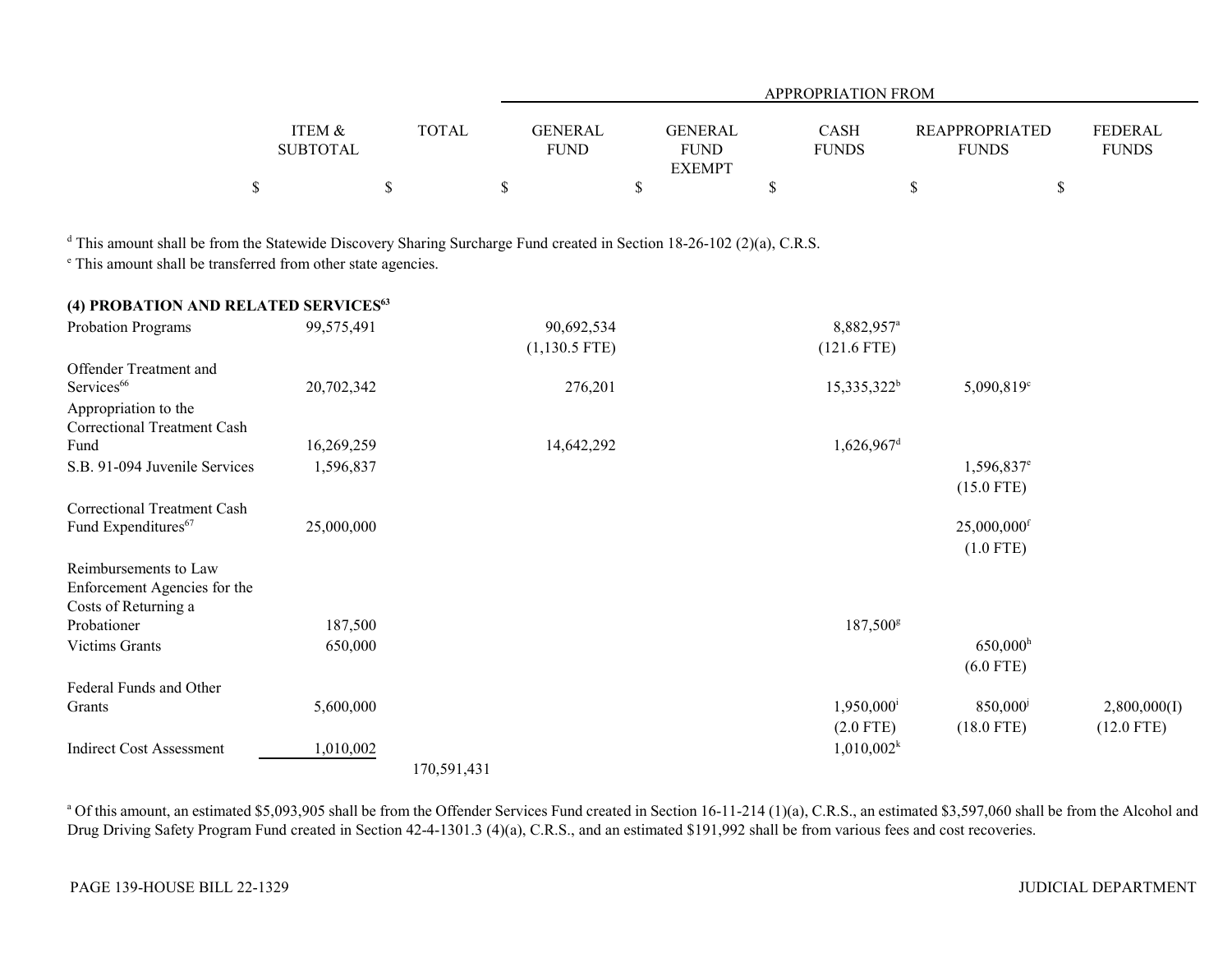|                 |       | APPROPRIATION FROM |                |              |                       |                |  |  |  |
|-----------------|-------|--------------------|----------------|--------------|-----------------------|----------------|--|--|--|
| ITEM &          | TOTAL | <b>GENERAL</b>     | <b>GENERAL</b> | <b>CASH</b>  | <b>REAPPROPRIATED</b> | <b>FEDERAL</b> |  |  |  |
| <b>SUBTOTAL</b> |       | <b>FUND</b>        | <b>FUND</b>    | <b>FUNDS</b> | <b>FUNDS</b>          | <b>FUNDS</b>   |  |  |  |
|                 |       |                    | <b>EXEMPT</b>  |              |                       |                |  |  |  |
|                 |       |                    |                |              |                       |                |  |  |  |

 $b$  Of this amount, an estimated \$14,683,293 shall be from the Offender Services Fund created in Section 16-11-214 (1)(a), C.R.S., an estimated \$350,000 shall be from various fees and cost recoveries, and \$302,029 shall be from the Sex Offender Surcharge Fund created in Section 18-21-103 (3), C.R.S.

 $^{\circ}$  Of this amount, \$4,045,126 shall be from the Correctional Treatment Cash Fund created in Section 18-19-103 (4)(a), C.R.S., and \$1,045,693 shall be transferred from the Department of Human Services from the Office of Behavioral Health, Substance Use Treatment and Prevention Services, Community Prevention and Treatment Programs line item appropriation. <sup>d</sup> This amount shall be from the Marijuana Tax Cash Fund created in Section 39-28.8-501 (1), C.R.S.

e This amount shall be transferred from the Department of Human Services from the S.B. 91-094 Programs line item appropriation.

f This amount shall be from the Correctional Treatment Cash Fund created in Section 18-19-103 (4)(a), C.R.S.

<sup>g</sup> This amount shall be from the Interstate Compact Probation Transfer Cash Fund created in Section 18-1.3-204 (4)(b)(II)(A), C.R.S.

<sup>h</sup> Of this amount, an estimated \$425,000 shall be transferred from local Victims and Witnesses Assistance and Law Enforcement Board grants reflected in the Victim Assistance line item appropriation within the Courts Administration, Centrally Administered Programs subsection of this department, pursuant to Section 24-4.2-105 (2.5)(a)(II), C.R.S., and an estimated \$225,000 shall be transferred from the Department of Public Safety from the State Victims Assistance and Law Enforcement Program line item appropriation within the Division of Criminal Justice, pursuant to Section 24-33.5-506 (1)(b), C.R.S.

<sup>i</sup> This amount shall be from various fees, cost recoveries, and grants.

<sup>j</sup> This amount shall be transferred from other state agencies.

 $k$  This amount shall be from various sources of cash funds.

### **(5) OFFICE OF THE STATE PUBLIC DEFENDER<sup>68</sup>**

| Personal Services <sup>64</sup>  | 90,786,187 | 90,786,187      |                  |
|----------------------------------|------------|-----------------|------------------|
|                                  |            | $(1,049.2$ FTE) |                  |
| Health, Life, and Dental         | 11,157,201 | 11,157,201      |                  |
| Short-term Disability            | 131,956    | 131,956         |                  |
| Paid Family and Medical          |            |                 |                  |
| Leave Insurance                  | 168.126    | 168,126         |                  |
| S.B. 04-257 Amortization         |            |                 |                  |
| <b>Equalization Disbursement</b> | 3,889,657  | 3,889,657       |                  |
| S.B. 06-235 Supplemental         |            |                 |                  |
| <b>Amortization Equalization</b> |            |                 |                  |
| Disbursement                     | 3,889,657  | 3,889,657       |                  |
| <b>Salary Survey</b>             | 2,463,110  | 2,463,110       |                  |
| <b>Operating Expenses</b>        | 2,511,878  | 2,481,878       | $30,000^{\circ}$ |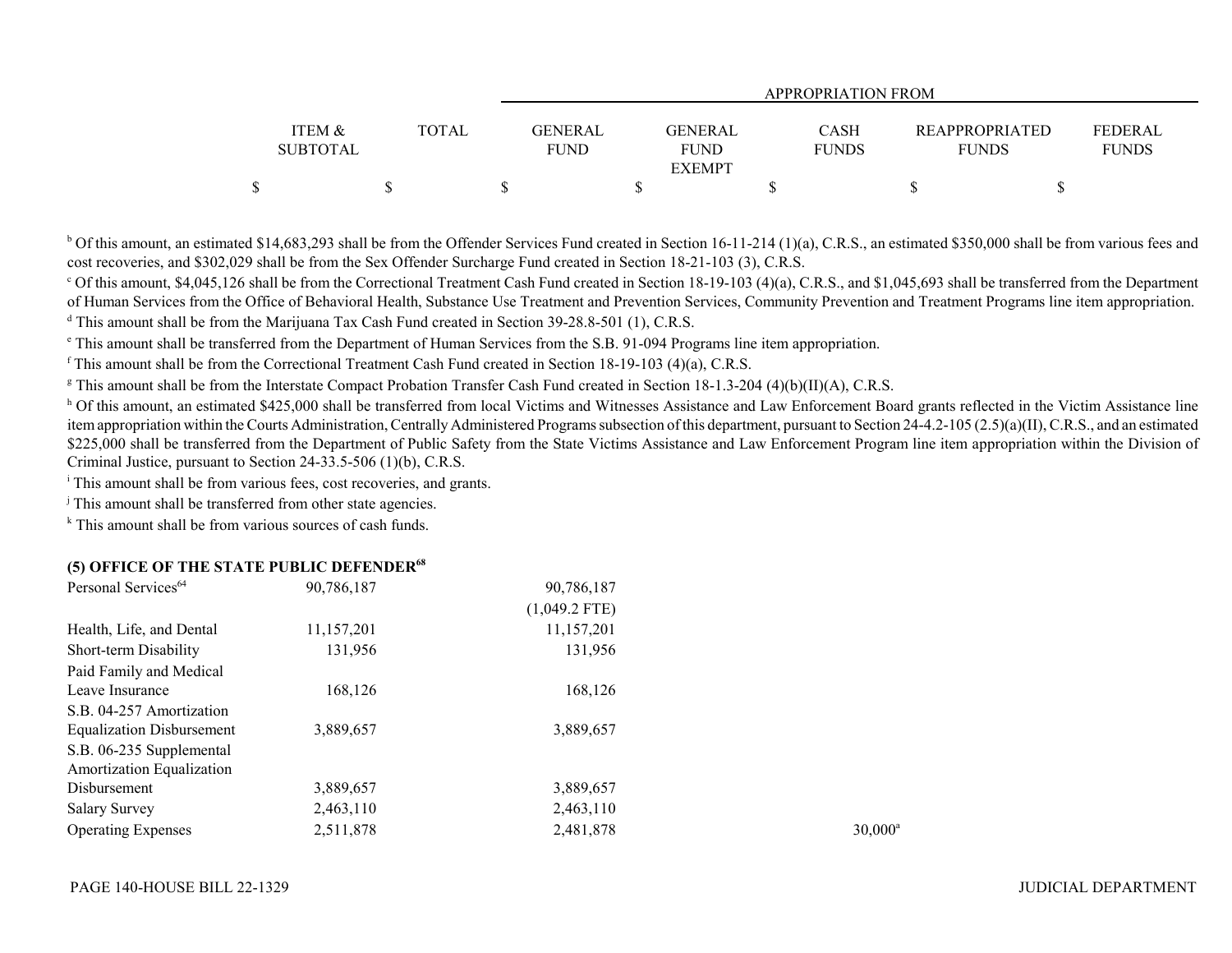|                                                                                                         |                           |              | APPROPRIATION FROM            |                                                |    |                      |                                       |                                |  |
|---------------------------------------------------------------------------------------------------------|---------------------------|--------------|-------------------------------|------------------------------------------------|----|----------------------|---------------------------------------|--------------------------------|--|
|                                                                                                         | ITEM &<br><b>SUBTOTAL</b> | <b>TOTAL</b> | <b>GENERAL</b><br><b>FUND</b> | <b>GENERAL</b><br><b>FUND</b><br><b>EXEMPT</b> |    | CASH<br><b>FUNDS</b> | <b>REAPPROPRIATED</b><br><b>FUNDS</b> | <b>FEDERAL</b><br><b>FUNDS</b> |  |
|                                                                                                         | $\mathbb S$               | \$           | $\mathbb S$                   | $\$$                                           | \$ |                      | $\boldsymbol{\mathsf{S}}$             | $\mathbb{S}$                   |  |
| Vehicle Lease Payments                                                                                  | 111,197                   |              | 111,197                       |                                                |    |                      |                                       |                                |  |
| Capital Outlay                                                                                          | 533,200                   |              | 533,200                       |                                                |    |                      |                                       |                                |  |
| Leased Space and Utilities                                                                              | 8,042,972                 |              | 8,042,972                     |                                                |    |                      |                                       |                                |  |
| <b>Automation Plan</b>                                                                                  | 2,192,564                 |              | 2,192,564                     |                                                |    |                      |                                       |                                |  |
| <b>Attorney Registration</b>                                                                            | 156,634                   |              | 156,634                       |                                                |    |                      |                                       |                                |  |
| <b>Contract Services</b>                                                                                | 49,395                    |              | 49,395                        |                                                |    |                      |                                       |                                |  |
| <b>Mandated Costs</b>                                                                                   | 3,813,143                 |              | 3,813,143                     |                                                |    |                      |                                       |                                |  |
| Grants                                                                                                  | 125,000                   |              |                               |                                                |    | $125,000^{\rm b}$    |                                       |                                |  |
|                                                                                                         |                           |              |                               |                                                |    | $(1.1$ FTE)          |                                       |                                |  |
|                                                                                                         |                           | 130,021,877  |                               |                                                |    |                      |                                       |                                |  |
| <sup>a</sup> This amount shall be from training fees.<br><sup>b</sup> This amount shall be from grants. |                           |              |                               |                                                |    |                      |                                       |                                |  |
| (6) OFFICE OF THE ALTERNATE DEFENSE COUNSEL <sup>69</sup>                                               |                           |              |                               |                                                |    |                      |                                       |                                |  |
| Personal Services <sup>64</sup>                                                                         | 2,403,623                 |              | 2,403,623                     |                                                |    |                      |                                       |                                |  |
|                                                                                                         |                           |              | $(20.5$ FTE)                  |                                                |    |                      |                                       |                                |  |
| Health, Life, and Dental                                                                                | 290,390                   |              | 290,390                       |                                                |    |                      |                                       |                                |  |
| Short-term Disability                                                                                   | 3,437                     |              | 3,437                         |                                                |    |                      |                                       |                                |  |
| Paid Family and Medical                                                                                 |                           |              |                               |                                                |    |                      |                                       |                                |  |
| Leave Insurance                                                                                         | 4,919                     |              | 4,919                         |                                                |    |                      |                                       |                                |  |
| S.B. 04-257 Amortization                                                                                |                           |              |                               |                                                |    |                      |                                       |                                |  |
| <b>Equalization Disbursement</b>                                                                        | 107,418                   |              | 107,418                       |                                                |    |                      |                                       |                                |  |
| S.B. 06-235 Supplemental                                                                                |                           |              |                               |                                                |    |                      |                                       |                                |  |
| Amortization Equalization                                                                               |                           |              |                               |                                                |    |                      |                                       |                                |  |
| Disbursement                                                                                            | 107,418                   |              | 107,418                       |                                                |    |                      |                                       |                                |  |
| <b>Salary Survey</b>                                                                                    | 56,984                    |              | 56,984                        |                                                |    |                      |                                       |                                |  |
| <b>Operating Expenses</b>                                                                               | 139,546                   |              | 139,546                       |                                                |    |                      |                                       |                                |  |
| Capital Outlay                                                                                          | 31,000                    |              | 31,000                        |                                                |    |                      |                                       |                                |  |
| Training and Conferences                                                                                | 100,000                   |              | 20,000                        |                                                |    | $80,000^{\rm a}$     |                                       |                                |  |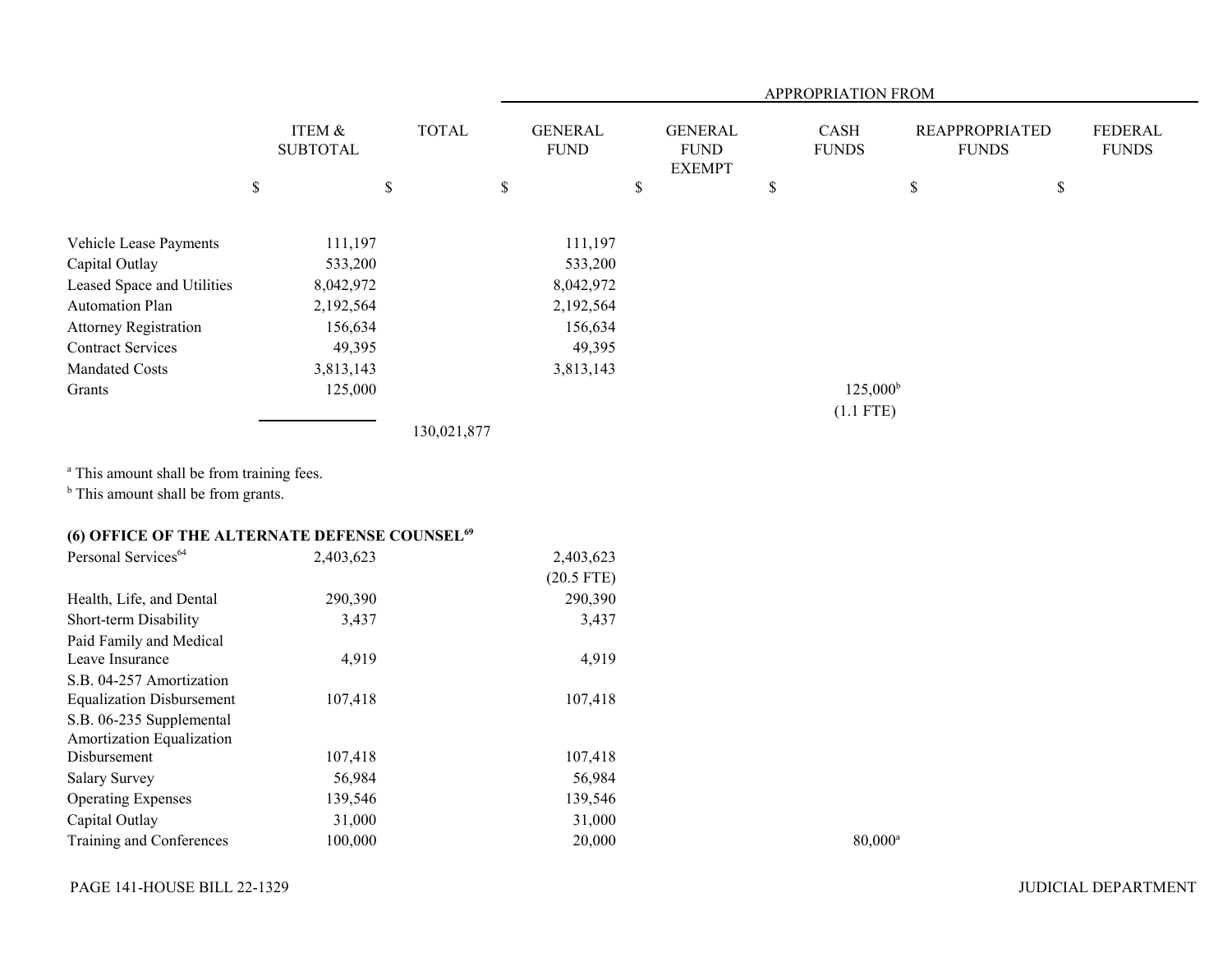|                                                        |                           |              | APPROPRIATION FROM            |                                                |                      |                                       |                                |  |  |  |
|--------------------------------------------------------|---------------------------|--------------|-------------------------------|------------------------------------------------|----------------------|---------------------------------------|--------------------------------|--|--|--|
|                                                        | ITEM &<br><b>SUBTOTAL</b> | <b>TOTAL</b> | <b>GENERAL</b><br><b>FUND</b> | <b>GENERAL</b><br><b>FUND</b><br><b>EXEMPT</b> | CASH<br><b>FUNDS</b> | <b>REAPPROPRIATED</b><br><b>FUNDS</b> | <b>FEDERAL</b><br><b>FUNDS</b> |  |  |  |
|                                                        | $\mathbb S$               | $\mathbb S$  | $\$$                          | \$                                             | $\mathbb S$          | \$<br>$\mathbb{S}$                    |                                |  |  |  |
| Conflict-of-interest Contracts                         | 44,430,264                |              | 44,430,264                    |                                                |                      |                                       |                                |  |  |  |
| <b>Mandated Costs</b>                                  | 2,895,573                 |              | 2,895,573                     |                                                |                      |                                       |                                |  |  |  |
|                                                        |                           | 50,570,572   |                               |                                                |                      |                                       |                                |  |  |  |
| <sup>a</sup> This amount shall be from training fees.  |                           |              |                               |                                                |                      |                                       |                                |  |  |  |
| (7) OFFICE OF THE CHILD'S REPRESENTATIVE <sup>70</sup> |                           |              |                               |                                                |                      |                                       |                                |  |  |  |
| Personal Services <sup>64</sup>                        | 3,791,932                 |              | 3,433,263                     |                                                |                      | 358,669 <sup>a</sup>                  |                                |  |  |  |
|                                                        |                           |              | $(35.9$ FTE)                  |                                                |                      |                                       |                                |  |  |  |
| Health, Life, and Dental                               | 481,776                   |              | 446,768                       |                                                |                      | 35,008 <sup>a</sup>                   |                                |  |  |  |
| Short-term Disability                                  | 5,282                     |              | 4,788                         |                                                |                      | 494 <sup>a</sup>                      |                                |  |  |  |
| Paid Family and Medical                                |                           |              |                               |                                                |                      |                                       |                                |  |  |  |
| Leave Insurance                                        | 7,385                     |              | 6,666                         |                                                |                      | 719 <sup>a</sup>                      |                                |  |  |  |
| S.B. 04-257 Amortization                               |                           |              |                               |                                                |                      |                                       |                                |  |  |  |
| <b>Equalization Disbursement</b>                       | 165,053                   |              | 149,640                       |                                                |                      | $15,413^a$                            |                                |  |  |  |
| S.B. 06-235 Supplemental                               |                           |              |                               |                                                |                      |                                       |                                |  |  |  |
| Amortization Equalization                              |                           |              |                               |                                                |                      |                                       |                                |  |  |  |
| Disbursement                                           | 165,053                   |              | 149,640                       |                                                |                      | $15,413^a$                            |                                |  |  |  |
| <b>Salary Survey</b>                                   | 100,389                   |              | 94,481                        |                                                |                      | $5,908^{\rm a}$                       |                                |  |  |  |
| <b>Operating Expenses</b>                              | 440,900                   |              | 352,800                       |                                                |                      | 88,100 <sup>a</sup>                   |                                |  |  |  |
| Leased Space                                           | 133,133                   |              | 133,133                       |                                                |                      |                                       |                                |  |  |  |
| <b>CASA</b> Contracts                                  | 1,750,000                 |              | 1,750,000                     |                                                |                      |                                       |                                |  |  |  |
| Training                                               | 78,000                    |              | 58,000                        |                                                |                      | $20,000^a$                            |                                |  |  |  |
| Court-appointed Counsel                                | 26,734,012                |              | 25,205,596                    |                                                |                      | $1,528,416^a$                         |                                |  |  |  |
| <b>Mandated Costs</b>                                  | 60,200                    |              | 60,200                        |                                                |                      |                                       |                                |  |  |  |
| Grants                                                 | 26,909                    |              |                               |                                                |                      | $26,909(1)^a$                         |                                |  |  |  |
|                                                        |                           | 33,940,024   |                               |                                                |                      |                                       |                                |  |  |  |

<sup>a</sup> This amount shall be from various sources of reappropriated funds including transfers from the Department of Human Services' Division of Child Welfare and from the Judicial Department.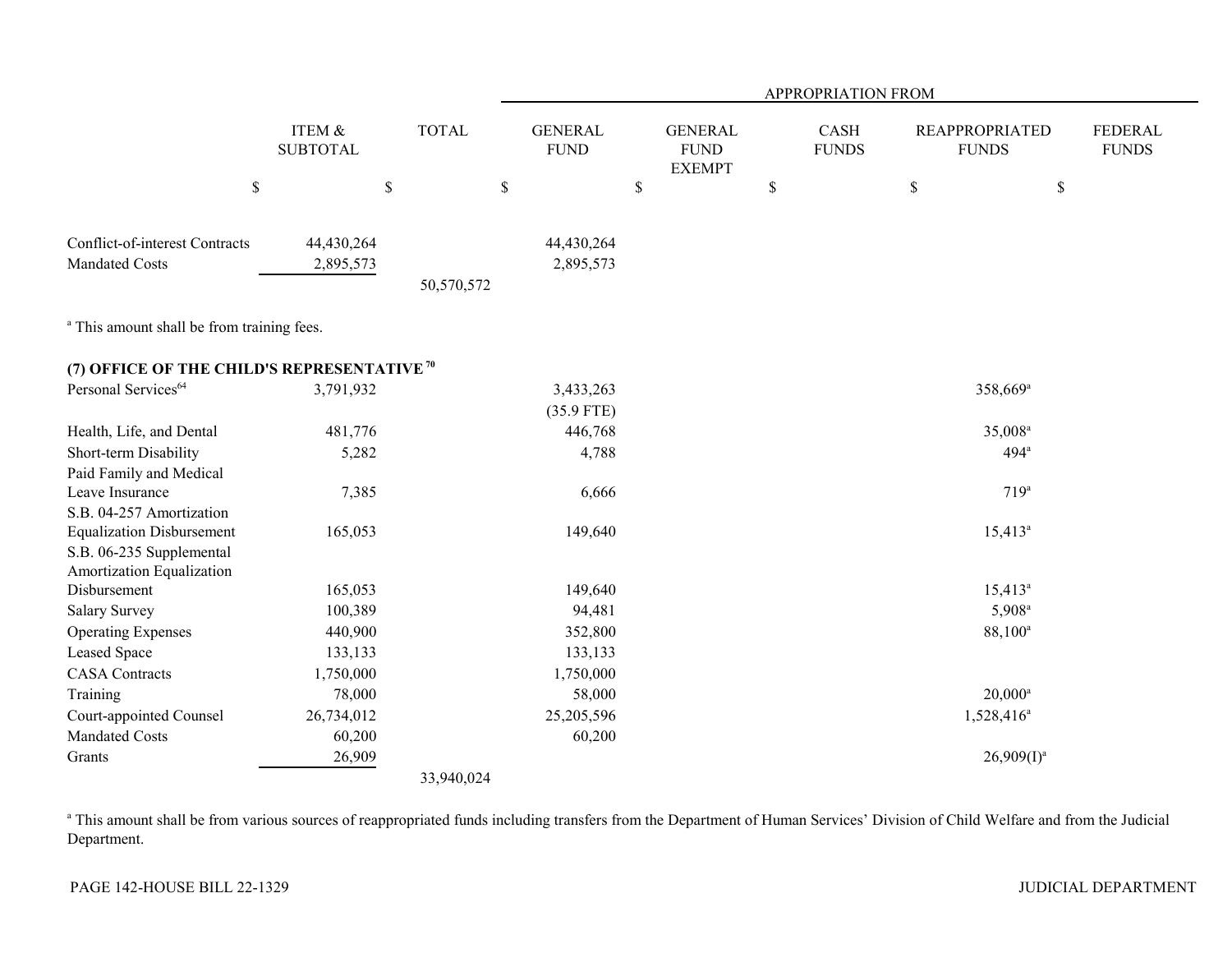|                                                                                           |                                      |                                               |                           |                                                |                             | APPROPRIATION FROM  |                                       |                                |
|-------------------------------------------------------------------------------------------|--------------------------------------|-----------------------------------------------|---------------------------|------------------------------------------------|-----------------------------|---------------------|---------------------------------------|--------------------------------|
|                                                                                           | <b>ITEM &amp;</b><br><b>SUBTOTAL</b> | <b>TOTAL</b><br><b>GENERAL</b><br><b>FUND</b> |                           | <b>GENERAL</b><br><b>FUND</b><br><b>EXEMPT</b> | <b>CASH</b><br><b>FUNDS</b> |                     | <b>REAPPROPRIATED</b><br><b>FUNDS</b> | <b>FEDERAL</b><br><b>FUNDS</b> |
| $\$$                                                                                      |                                      | $\$$                                          | $\$$                      | \$                                             | \$                          | \$                  | \$                                    |                                |
| (8) OFFICE OF THE RESPONDENT PARENTS' COUNSEL <sup>71</sup>                               |                                      |                                               |                           |                                                |                             |                     |                                       |                                |
| Personal Services <sup>64</sup>                                                           | 2,199,742                            |                                               | 2,042,482<br>$(14.8$ FTE) |                                                |                             |                     | $157,260^{\circ}$<br>$(1.0$ FTE)      |                                |
| Health, Life, and Dental                                                                  | 254,473                              |                                               | 238,747                   |                                                |                             |                     | $15,726^{\circ}$                      |                                |
| Short-term Disability                                                                     | 2,953                                |                                               | 2,749                     |                                                |                             |                     | $204^{\mathrm{a}}$                    |                                |
| Paid Family and Medical<br>Leave Insurance                                                | 4,193                                |                                               | 3,907                     |                                                |                             |                     | $286^{\circ}$                         |                                |
| S.B. 04-257 Amortization                                                                  |                                      |                                               | 85,920                    |                                                |                             |                     | $6,363^{\rm a}$                       |                                |
| <b>Equalization Disbursement</b><br>S.B. 06-235 Supplemental<br>Amortization Equalization | 92,283                               |                                               |                           |                                                |                             |                     |                                       |                                |
| Disbursement                                                                              | 92,283                               |                                               | 85,920                    |                                                |                             |                     | $6,363^{\circ}$                       |                                |
| <b>Salary Survey</b>                                                                      | 54,090                               |                                               | 49,902                    |                                                |                             |                     | $4,188^a$                             |                                |
| <b>Operating Expenses</b>                                                                 | 141,500                              |                                               | 140,550                   |                                                |                             |                     | 950 <sup>a</sup>                      |                                |
| Training                                                                                  | 106,000                              |                                               | 30,000                    |                                                |                             | 48,000 <sup>b</sup> | $28,000^a$                            |                                |
| Title IV-E legal representation                                                           | 5,025,969                            |                                               |                           |                                                |                             |                     | $5,025,969$ <sup>a</sup>              |                                |
| Court-appointed Counsel                                                                   | 22,247,566                           |                                               | 21,910,232                |                                                |                             |                     | 337,334 <sup>a</sup>                  |                                |
| <b>Mandated Costs</b>                                                                     | 938,911                              |                                               | 938,911                   |                                                |                             |                     |                                       |                                |
| Grants                                                                                    | 31,095                               |                                               |                           |                                                |                             |                     | $31,095(I)^a$                         |                                |
|                                                                                           |                                      | 31,191,058                                    |                           |                                                |                             |                     |                                       |                                |

a This amount shall be from various sources of reappropriated funds including federal funds transferred from the Department of Human Services' Division of Child Welfare. <sup>b</sup> This amount shall be from training fees.

## **(9) OFFICE OF THE CHILD PROTECTION OMBUDSMAN**

| Program Costs | 1,355,945 | 1,355,945    |
|---------------|-----------|--------------|
|               |           | $(10.5$ FTE) |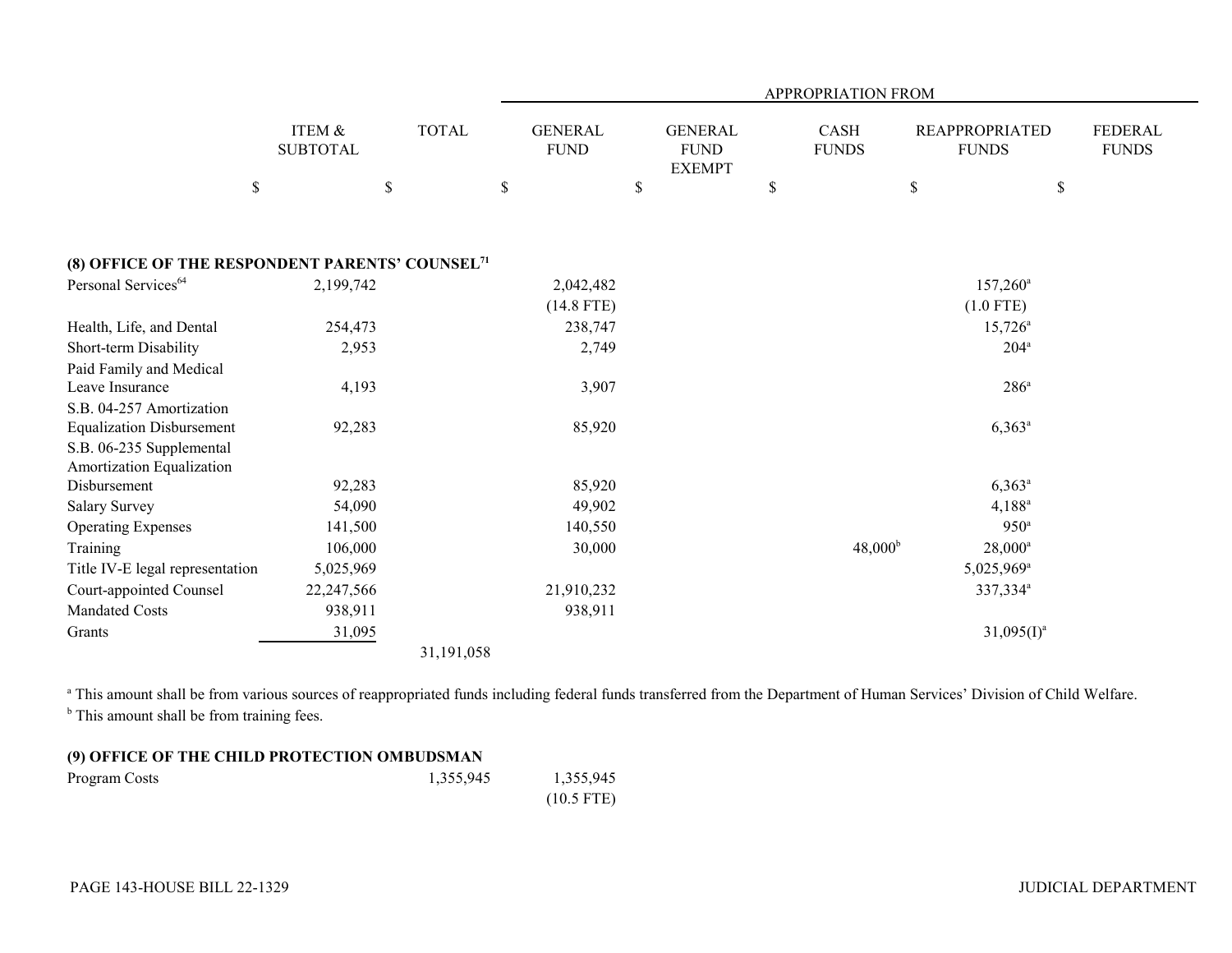|               |                                    |              |           | APPROPRIATION FROM            |                                                |                      |                        |                                       |                         |  |
|---------------|------------------------------------|--------------|-----------|-------------------------------|------------------------------------------------|----------------------|------------------------|---------------------------------------|-------------------------|--|
|               | ITEM &<br><b>SUBTOTAL</b>          | <b>TOTAL</b> |           | <b>GENERAL</b><br><b>FUND</b> | <b>GENERAL</b><br><b>FUND</b><br><b>EXEMPT</b> | CASH<br><b>FUNDS</b> |                        | <b>REAPPROPRIATED</b><br><b>FUNDS</b> | FEDERAL<br><b>FUNDS</b> |  |
|               | \$                                 | \$           | \$        |                               | \$                                             | D                    |                        | \$                                    | \$                      |  |
| Program Costs | (10) INDEPENDENT ETHICS COMMISSION |              | 273,878   | 273,878<br>$(1.5$ FTE)        |                                                |                      |                        |                                       |                         |  |
| Program Costs | (11) OFFICE OF PUBLIC GUARDIANSHIP |              | 1,720,586 |                               |                                                |                      | 1,521,637 <sup>a</sup> | $198,949^b$                           |                         |  |
|               |                                    |              |           |                               |                                                |                      | $(12.0$ FTE)           | $(2.0$ FTE)                           |                         |  |

<sup>a</sup> This amount shall be the Office of Public Guardianship Cash Fund created in Section 13-94-108 (1), C.R.S.

<sup>b</sup> This amount shall be transferred from the Department of Human Services from the Office of Behavioral Health, Integrated Behavioral Health Services, Community Transition Services line item appropriation.

# **TOTALS PART IX(JUDICIAL)** \$908,505,850 \$666,964,299 \$178,901,295<sup>a</sup> \$58,215,256<sup>b</sup> \$4,425,000°

<sup>a</sup> Of this amount, \$41,419,385 contains an (I) notation.

 $<sup>b</sup>$  Of this amount, \$58,004 contains an (I) notation.</sup>

 $\degree$  This amount contains an (I) notation.

**FOOTNOTES** -- The following statements are referenced to the numbered footnotes throughout section 2.

- 63 Judicial Department, Supreme Court and Court of Appeals; Courts Administration; Trial Courts; Probation and Related Services -- In addition to the transfer authority provided in Section 24-75-108 (5), C.R.S., up to 10.0 percent of the total appropriation to the following divisions may be transferred between line items: Supreme Court and Court of Appeals, Courts Administration, Trial Courts, Probation and Related Services. Appropriations may be transferred within these divisions and between these divisions.
- 64 Judicial Department, Supreme Court and Court of Appeals, Appellate Court Programs; Trial Courts, Trial Court Programs; Office of the State Public Defender, Personal Services; Office of the Alternate Defense Counsel, Personal Services; Office of the Child's Representative, Personal Services; Office of the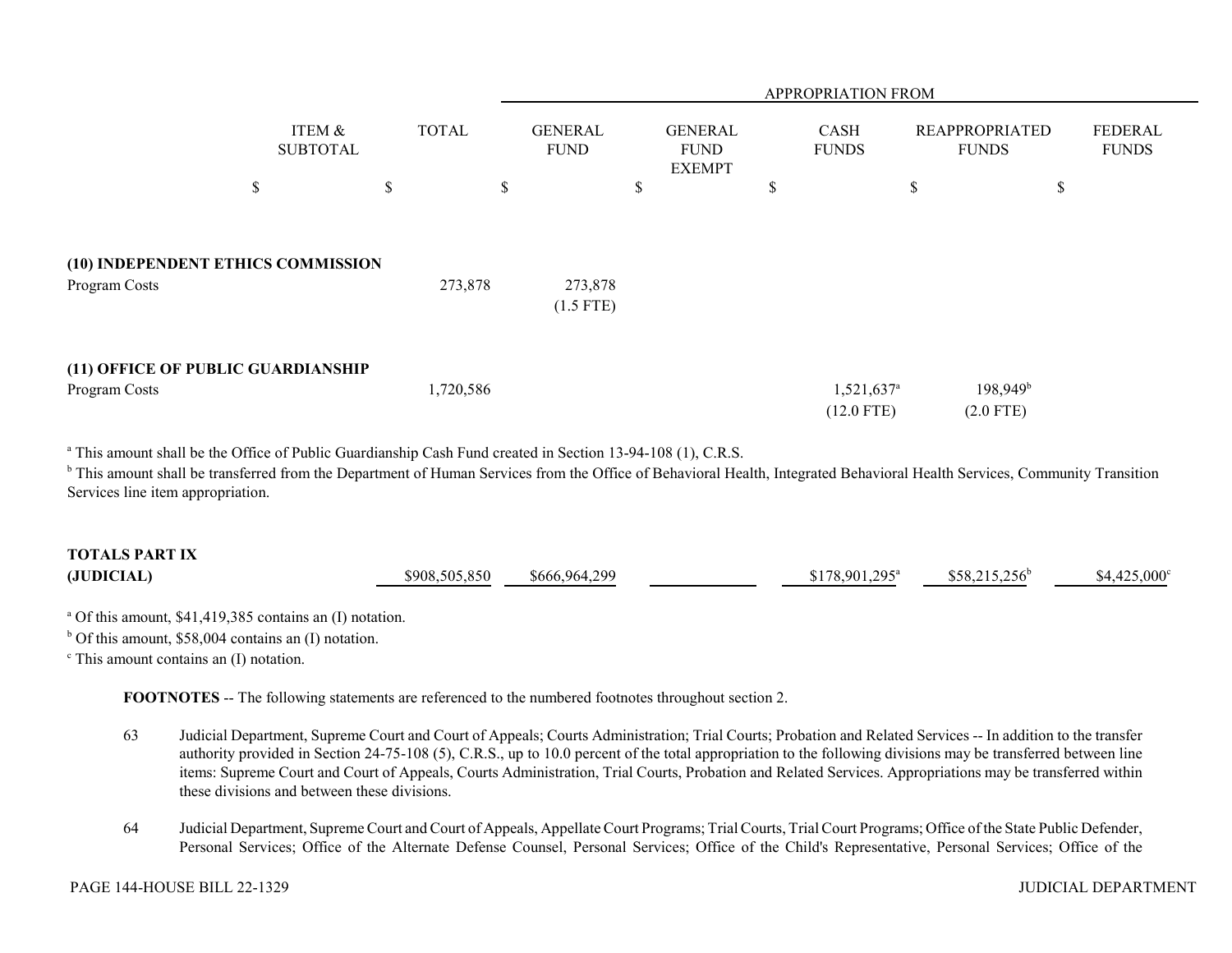|                   |       | <b>APPROPRIATION FROM</b> |               |              |                |              |  |  |  |
|-------------------|-------|---------------------------|---------------|--------------|----------------|--------------|--|--|--|
|                   |       |                           |               |              |                |              |  |  |  |
| <b>ITEM &amp;</b> | TOTAL | <b>GENERAL</b>            | GENERAL       | <b>CASH</b>  | REAPPROPRIATED | FEDERAL      |  |  |  |
| <b>SUBTOTAL</b>   |       | <b>FUND</b>               | <b>FUND</b>   | <b>FUNDS</b> | <b>FUNDS</b>   | <b>FUNDS</b> |  |  |  |
|                   |       |                           | <b>EXEMPT</b> |              |                |              |  |  |  |
|                   |       |                           |               |              |                |              |  |  |  |

Respondent Parents' Counsel, Personal Services -- In accordance with Section 13-30-104 (3), C.R.S., funding is provided for judicial compensation, as follows:

|           |            | FY 2022-23 |
|-----------|------------|------------|
| Salary    | Increase   | Salary     |
| \$197,076 | \$5,912    | \$202,988  |
| 192,864   | 5,786      | 198,650    |
| 189,480   | 5,684      | 195,164    |
| 185,232   | 5,557      | 190,789    |
|           |            |            |
| 177.588   | 5.328      | 182.916    |
| 169.956   | 5,099      | 175,055    |
|           | FY 2021-22 |            |

Funding is also provided in the Long Bill to maintain the salary of the State Public Defender at the level of an associate judge of the Court of Appeals and to maintain the salaries of the Alternate Defense Counsel, the Executive Director of the Office of the Child's Representative, and the Executive Director of the Office of the Respondent Parents' Counsel at the level of a district court judge.

- 65 Judicial Department, Courts Administration, Centrally-administered Programs, Courthouse Furnishings and Infrastructure Maintenance -- This appropriation remains available through June 30, 2024.
- 66 Judicial Department, Probation and Related Services, Offender Treatment and Services -- It is the General Assembly's intent that \$624,877 of the appropriation for Offender Treatment and Services be used to provide treatment and services for offenders participating in veterans treatment courts, including peer mentoring services.
- 67 Judicial Department, Probation and Related Services, Correctional Treatment Cash Fund Expenditures -- This appropriation includes the following transfers: \$3,712,615 to the Department of Corrections, \$9,232,614 to the Department of Human Services, \$5,557,991 to the Department of Public Safety, \$4,321,989 to the Offender Treatment and Services line item in the Probation Division, and \$169,000 to the District Attorney Adult Pretrial Diversion Programs line in the Centrally Administered Program Section of the Courts Administration Division.
- 68 Judicial Department, Office of the State Public Defender -- In addition to the transfer authority provided in Section 24-75-108 (5), C.R.S., up to 5.0 percent of the total Office of the State Public Defender appropriation may be transferred between line items in the Office of the State Public Defender.